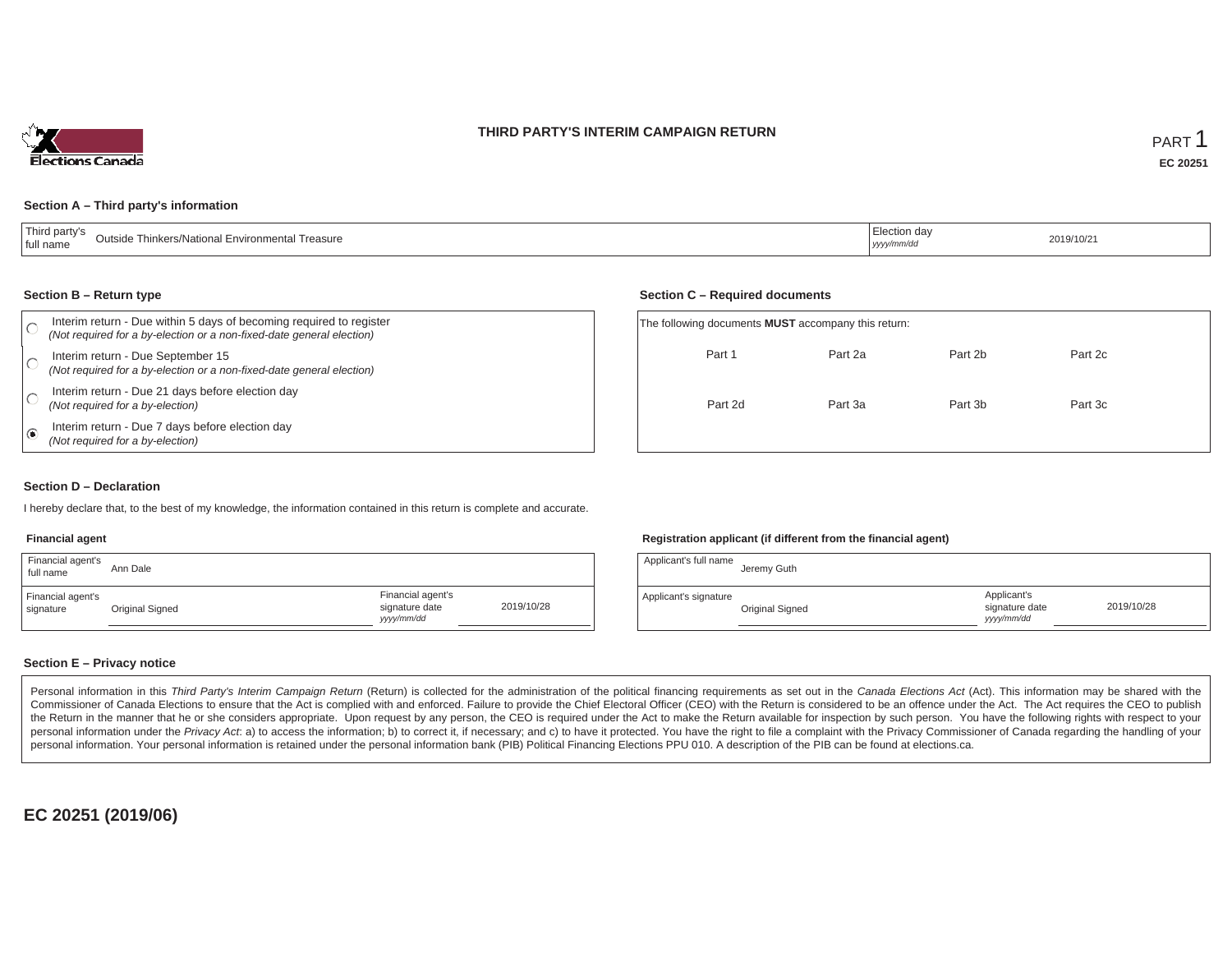

### **THIRD PARTY'S INTERIM CAMPAIGN RETURN THIRD PARTY'S INTERIM CAMPAIGN RETURN<br>Statement of monetary contributions received PART 2a**

| No.          | Full name           | <b>Street</b><br>no.                                                                | <b>Street</b> | Apt. | City     | Prov./<br>Terr. | Postal<br>code | Date<br>received<br>yyyy/mm/dd                         | Individual | Business /<br>Commercial<br>organization | Government | <b>Trade union</b> | Corporation<br>without share<br>capital | Unincorporated<br>organization or<br>association |
|--------------|---------------------|-------------------------------------------------------------------------------------|---------------|------|----------|-----------------|----------------|--------------------------------------------------------|------------|------------------------------------------|------------|--------------------|-----------------------------------------|--------------------------------------------------|
|              |                     |                                                                                     |               |      |          |                 |                |                                                        | \$         | \$                                       | \$         | \$                 | \$                                      | \$                                               |
| $\mathbf{1}$ | Woodcock Foundation |                                                                                     |               |      | New York |                 | 10018          | 2019/08/16                                             |            |                                          |            |                    | 64,445.00                               |                                                  |
|              |                     |                                                                                     |               |      |          |                 |                |                                                        |            |                                          |            |                    |                                         |                                                  |
|              |                     |                                                                                     |               |      |          |                 |                |                                                        |            |                                          |            |                    |                                         |                                                  |
|              |                     |                                                                                     |               |      |          |                 |                |                                                        |            |                                          |            |                    |                                         |                                                  |
|              |                     |                                                                                     |               |      |          |                 |                |                                                        |            |                                          |            |                    |                                         |                                                  |
|              |                     |                                                                                     |               |      |          |                 |                |                                                        |            |                                          |            |                    |                                         |                                                  |
|              |                     |                                                                                     |               |      |          |                 |                |                                                        |            |                                          |            |                    |                                         |                                                  |
|              |                     |                                                                                     |               |      |          |                 |                |                                                        |            |                                          |            |                    |                                         |                                                  |
|              |                     |                                                                                     |               |      |          |                 |                |                                                        |            |                                          |            |                    |                                         |                                                  |
|              |                     |                                                                                     |               |      |          |                 |                |                                                        |            |                                          |            |                    |                                         |                                                  |
|              |                     |                                                                                     |               |      |          |                 |                |                                                        |            |                                          |            |                    |                                         |                                                  |
|              |                     |                                                                                     |               |      |          |                 |                |                                                        |            |                                          |            |                    |                                         |                                                  |
|              |                     |                                                                                     |               |      |          |                 |                |                                                        |            |                                          |            |                    |                                         |                                                  |
|              |                     |                                                                                     |               |      |          |                 |                |                                                        |            |                                          |            |                    |                                         |                                                  |
|              |                     |                                                                                     |               |      |          |                 |                |                                                        |            |                                          |            |                    |                                         |                                                  |
|              |                     |                                                                                     |               |      |          |                 |                | Totals carried forward from previous page \$           |            |                                          |            |                    |                                         |                                                  |
|              |                     | Total amount of monetary contributions by contributors who gave over \$200 (A)      |               |      |          |                 |                |                                                        |            |                                          |            |                    | 64,445.00                               |                                                  |
|              |                     | Number of contributors who gave over \$200                                          |               |      |          |                 |                |                                                        |            |                                          |            |                    |                                         |                                                  |
|              |                     | Total amount of monetary contributions by contributors who gave \$200 or less $(B)$ |               |      |          |                 |                |                                                        |            |                                          |            |                    |                                         |                                                  |
|              |                     | Number of contributors who gave \$200 or less                                       |               |      |          |                 |                |                                                        |            |                                          |            |                    |                                         |                                                  |
|              |                     |                                                                                     |               |      |          |                 |                | Total amount of all monetary contributions (A+B)       |            |                                          |            |                    | 64,445.00                               |                                                  |
|              |                     |                                                                                     |               |      |          |                 |                | Number of contributors who gave monetary contributions |            |                                          |            |                    |                                         |                                                  |

| Third<br>  party | ∩inkers/National F<br><sup>1</sup> Environmental<br><sup>1</sup> Treasure<br>יי ה<br>-- | 2019/10/21<br>, уууул | Pag⊾<br>◡ |
|------------------|-----------------------------------------------------------------------------------------|-----------------------|-----------|
|------------------|-----------------------------------------------------------------------------------------|-----------------------|-----------|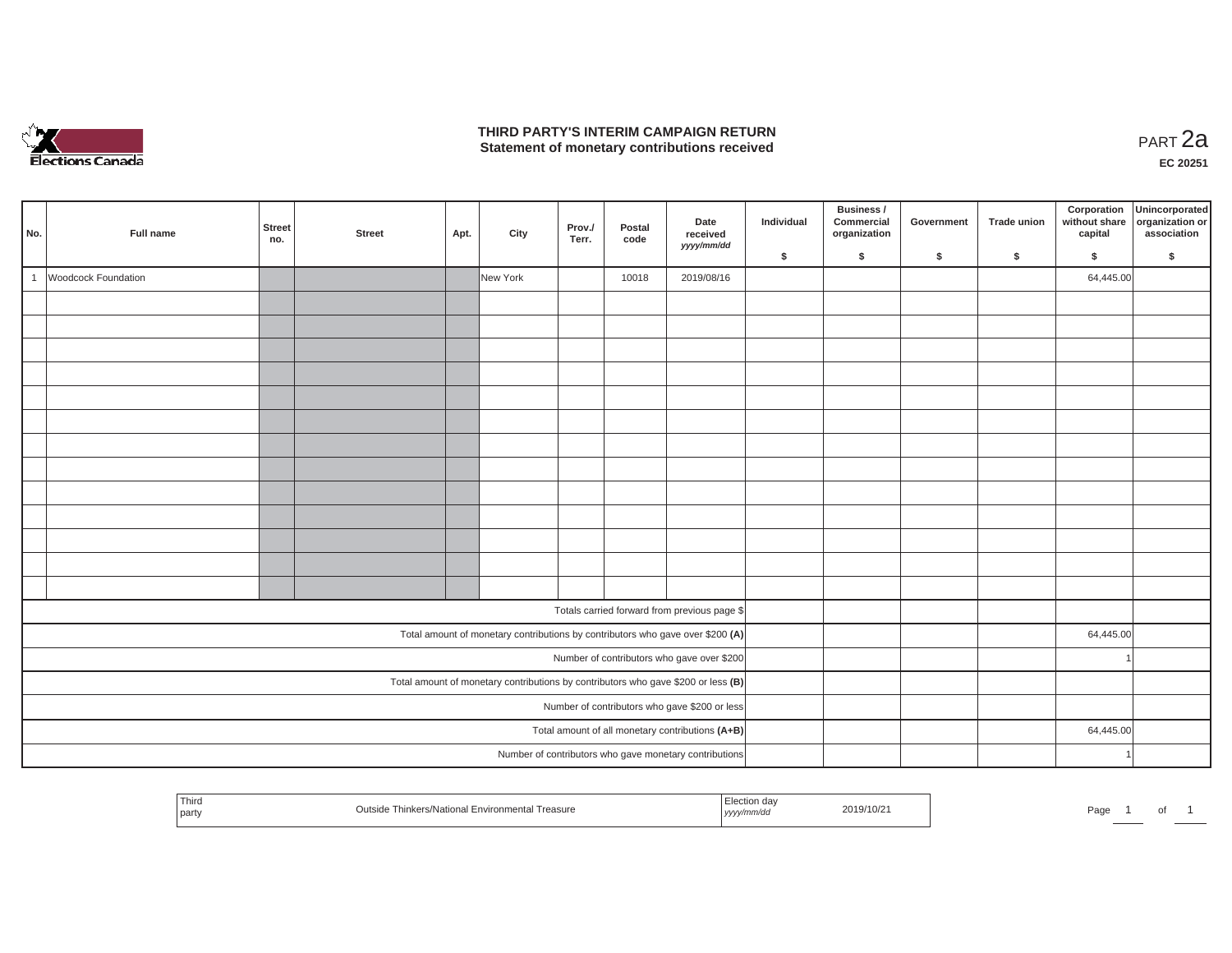

### **THIRD PARTY'S INTERIM CAMPAIGN RETURN**  THIRD PARTY'S INTERIM CAMPAIGN RETURN<br>Statement of non-monetary contributions received<br>**PART 2**b

**EC 20251**

| No. | Full name                                            | Street<br>no.                                                                         | <b>Street</b> | Apt. | City | Prov./<br>Terr. | Postal<br>code | Date<br>received<br>yyyy/mm/dd                                                     | Individual | Business /<br>Commercial<br>organization | Government | <b>Trade union</b> | Corporation<br>capital | Unincorporated<br>without share organization or<br>association |
|-----|------------------------------------------------------|---------------------------------------------------------------------------------------|---------------|------|------|-----------------|----------------|------------------------------------------------------------------------------------|------------|------------------------------------------|------------|--------------------|------------------------|----------------------------------------------------------------|
|     |                                                      |                                                                                       |               |      |      |                 |                |                                                                                    | \$         | \$                                       | \$         | \$                 | \$                     | \$                                                             |
|     |                                                      |                                                                                       |               |      |      |                 |                |                                                                                    |            |                                          |            |                    |                        |                                                                |
|     |                                                      |                                                                                       |               |      |      |                 |                |                                                                                    |            |                                          |            |                    |                        |                                                                |
|     |                                                      |                                                                                       |               |      |      |                 |                |                                                                                    |            |                                          |            |                    |                        |                                                                |
|     |                                                      |                                                                                       |               |      |      |                 |                |                                                                                    |            |                                          |            |                    |                        |                                                                |
|     |                                                      |                                                                                       |               |      |      |                 |                |                                                                                    |            |                                          |            |                    |                        |                                                                |
|     |                                                      |                                                                                       |               |      |      |                 |                |                                                                                    |            |                                          |            |                    |                        |                                                                |
|     |                                                      |                                                                                       |               |      |      |                 |                |                                                                                    |            |                                          |            |                    |                        |                                                                |
|     |                                                      |                                                                                       |               |      |      |                 |                |                                                                                    |            |                                          |            |                    |                        |                                                                |
|     |                                                      |                                                                                       |               |      |      |                 |                |                                                                                    |            |                                          |            |                    |                        |                                                                |
|     |                                                      |                                                                                       |               |      |      |                 |                |                                                                                    |            |                                          |            |                    |                        |                                                                |
|     |                                                      |                                                                                       |               |      |      |                 |                |                                                                                    |            |                                          |            |                    |                        |                                                                |
|     |                                                      |                                                                                       |               |      |      |                 |                |                                                                                    |            |                                          |            |                    |                        |                                                                |
|     |                                                      |                                                                                       |               |      |      |                 |                |                                                                                    |            |                                          |            |                    |                        |                                                                |
|     |                                                      |                                                                                       |               |      |      |                 |                |                                                                                    |            |                                          |            |                    |                        |                                                                |
|     |                                                      |                                                                                       |               |      |      |                 |                |                                                                                    |            |                                          |            |                    |                        |                                                                |
|     |                                                      |                                                                                       |               |      |      |                 |                | Totals carried forward from previous page \$                                       |            |                                          |            |                    | 64,445.00              |                                                                |
|     |                                                      |                                                                                       |               |      |      |                 |                | Total amount of non-monetary contributions by contributors who gave over \$200 (A) |            |                                          |            |                    |                        |                                                                |
|     | Number of contributors who gave over \$200           |                                                                                       |               |      |      |                 |                |                                                                                    |            |                                          |            |                    |                        | $\overline{1}$                                                 |
|     |                                                      | Total amount of non-monetary contributions by contributors who gave \$200 or less (B) |               |      |      |                 |                |                                                                                    |            |                                          |            |                    |                        |                                                                |
|     | Number of contributors who gave \$200 or less        |                                                                                       |               |      |      |                 |                |                                                                                    |            |                                          |            |                    |                        |                                                                |
|     | Total amount of all non-monetary contributions (A+B) |                                                                                       |               |      |      |                 |                |                                                                                    |            |                                          |            |                    |                        |                                                                |
|     |                                                      |                                                                                       |               |      |      |                 |                | Number of contributors who gave non-monetary contributions                         |            |                                          |            |                    |                        |                                                                |

| Third<br>part | Thinkers/National<br>nvironmenta<br>Treasure | ר מר.<br>m/a.<br>, , , , , | 2019/10/2 | Page |  | ັ |
|---------------|----------------------------------------------|----------------------------|-----------|------|--|---|
|---------------|----------------------------------------------|----------------------------|-----------|------|--|---|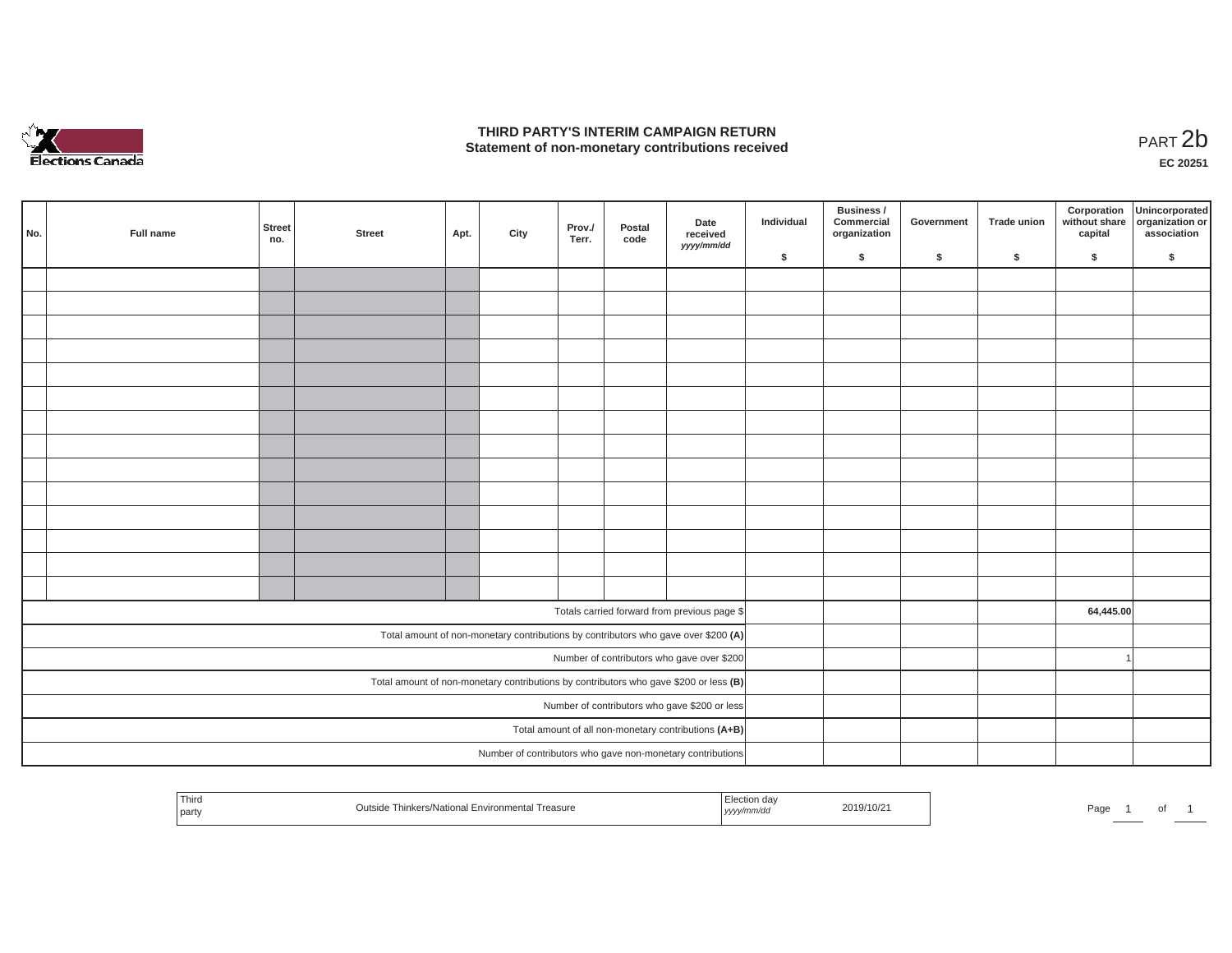

### **THIRD PARTY'S INTERIM CAMPAIGN RETURN**  RD PARTY'S INTERIM CAMPAIGN RETURN<br>Statement of operating loans received **PART 2c**

**EC 20251**

| No. | Full name                                                       | Street<br>no.                                                | <b>Street</b> | Apt. | City | Prov./<br>Terr. | Postal<br>code | Date<br>received<br>yyyy/mm/dd               | Individual | <b>Business /</b><br>Commercial<br>organization | Government | Trade union | Corporation<br>capital | Unincorporated<br>without share organization or<br>association |
|-----|-----------------------------------------------------------------|--------------------------------------------------------------|---------------|------|------|-----------------|----------------|----------------------------------------------|------------|-------------------------------------------------|------------|-------------|------------------------|----------------------------------------------------------------|
|     |                                                                 |                                                              |               |      |      |                 |                |                                              | \$         | \$                                              | \$         | \$          | \$                     | \$                                                             |
|     |                                                                 |                                                              |               |      |      |                 |                |                                              |            |                                                 |            |             |                        |                                                                |
|     |                                                                 |                                                              |               |      |      |                 |                |                                              |            |                                                 |            |             |                        |                                                                |
|     |                                                                 |                                                              |               |      |      |                 |                |                                              |            |                                                 |            |             |                        |                                                                |
|     |                                                                 |                                                              |               |      |      |                 |                |                                              |            |                                                 |            |             |                        |                                                                |
|     |                                                                 |                                                              |               |      |      |                 |                |                                              |            |                                                 |            |             |                        |                                                                |
|     |                                                                 |                                                              |               |      |      |                 |                |                                              |            |                                                 |            |             |                        |                                                                |
|     |                                                                 |                                                              |               |      |      |                 |                |                                              |            |                                                 |            |             |                        |                                                                |
|     |                                                                 |                                                              |               |      |      |                 |                |                                              |            |                                                 |            |             |                        |                                                                |
|     |                                                                 |                                                              |               |      |      |                 |                |                                              |            |                                                 |            |             |                        |                                                                |
|     |                                                                 |                                                              |               |      |      |                 |                |                                              |            |                                                 |            |             |                        |                                                                |
|     |                                                                 |                                                              |               |      |      |                 |                |                                              |            |                                                 |            |             |                        |                                                                |
|     |                                                                 |                                                              |               |      |      |                 |                |                                              |            |                                                 |            |             |                        |                                                                |
|     |                                                                 |                                                              |               |      |      |                 |                |                                              |            |                                                 |            |             |                        |                                                                |
|     |                                                                 |                                                              |               |      |      |                 |                |                                              |            |                                                 |            |             |                        |                                                                |
|     |                                                                 |                                                              |               |      |      |                 |                |                                              |            |                                                 |            |             |                        |                                                                |
|     |                                                                 |                                                              |               |      |      |                 |                | Totals carried forward from previous page \$ |            |                                                 |            |             | 64,445.00              |                                                                |
|     |                                                                 | Total amount of loans by lenders who provided over \$200 (A) |               |      |      |                 |                |                                              |            |                                                 |            |             |                        |                                                                |
|     | Number of lenders who provided over \$200                       |                                                              |               |      |      |                 |                |                                              |            |                                                 |            |             |                        |                                                                |
|     | Total amount of loans by lenders who provided \$200 or less (B) |                                                              |               |      |      |                 |                |                                              |            |                                                 |            |             |                        |                                                                |
|     | Number of lenders who provided \$200 or less                    |                                                              |               |      |      |                 |                |                                              |            |                                                 |            |             |                        |                                                                |
|     |                                                                 | Total amount of all loans (A+B)                              |               |      |      |                 |                |                                              |            |                                                 |            |             |                        |                                                                |
|     |                                                                 |                                                              |               |      |      |                 |                | Number of all lenders who provided loans     |            |                                                 |            |             |                        |                                                                |
|     |                                                                 |                                                              |               |      |      |                 |                |                                              |            |                                                 |            |             |                        |                                                                |

| ,,,,, |  | Thiro<br>party | <i>ironmontol</i><br>collectional i<br>Treasure<br>.nkers/<br>wusiu<br>$-1.311$ |  | /10/2<br>- 2011 W | Page |  |  |  |
|-------|--|----------------|---------------------------------------------------------------------------------|--|-------------------|------|--|--|--|
|-------|--|----------------|---------------------------------------------------------------------------------|--|-------------------|------|--|--|--|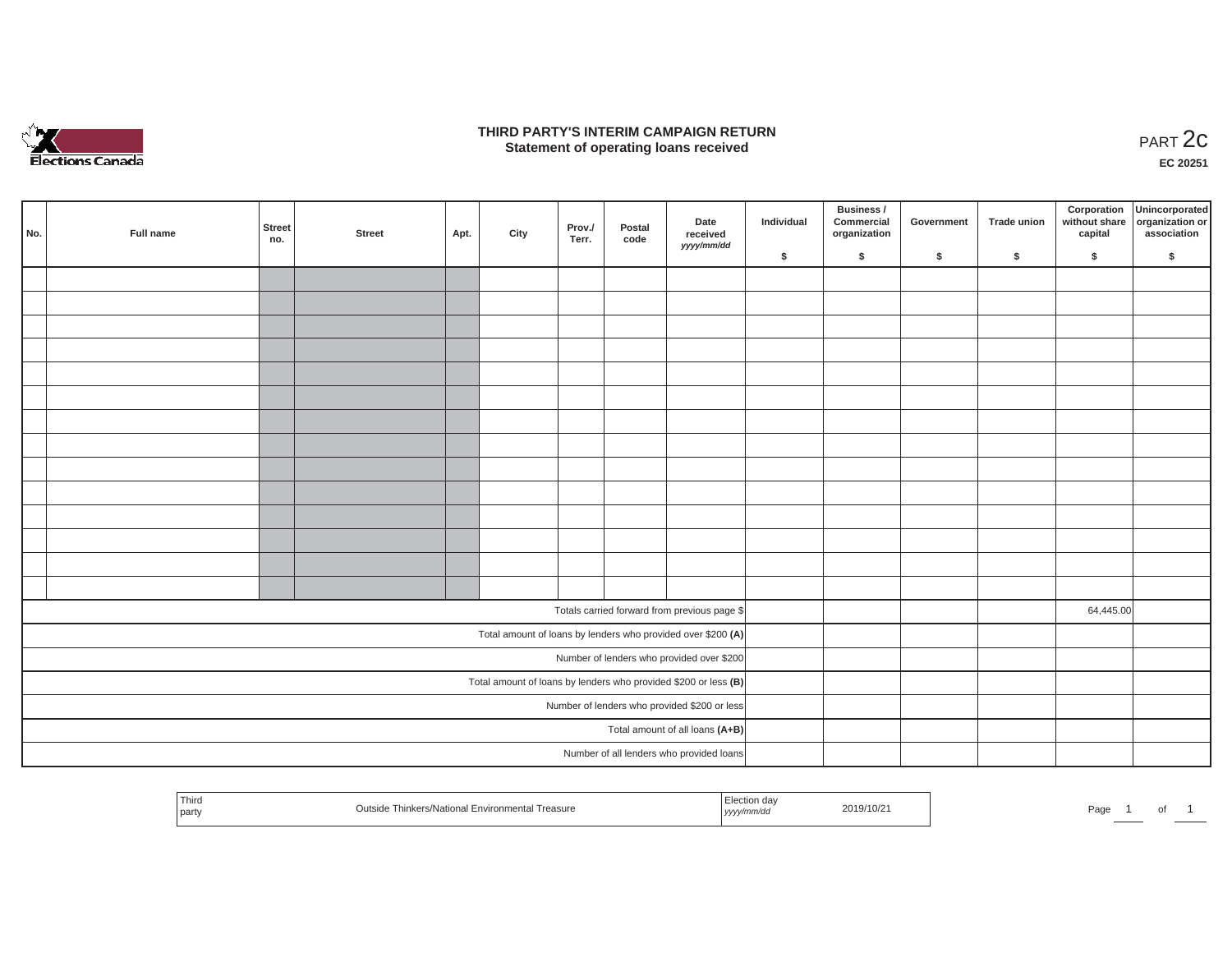

## **THIRD PARTY'S INTERIM CAMPAIGN RETURN SUMMARY STATE SUMMARY OF A SUMMARY OF A SUMMARY OF A SUMMARY OF A SUMMARY OF A SUMMARY OF A SUMMARY OF A SUMMA**<br> **Summary of inflows**

| No.   | Type of contributor / lender                    | <b>Monetary</b><br>contributions<br>(Part 2a)<br>\$ | Non-monetary<br>contributions<br>(Part 2b)<br>\$ | Loans<br>(Part 2c)<br>\$ | <b>Total</b><br>\$ | Number of<br>contributors and<br>lenders |
|-------|-------------------------------------------------|-----------------------------------------------------|--------------------------------------------------|--------------------------|--------------------|------------------------------------------|
| 1.    | Individuals                                     |                                                     |                                                  |                          |                    |                                          |
|       | 2. Businesses / Commercial organizations        |                                                     |                                                  |                          |                    |                                          |
| 3.    | Governments                                     |                                                     |                                                  |                          |                    |                                          |
| 4.    | Trade unions                                    |                                                     |                                                  |                          |                    |                                          |
| 5.    | Corporations without share capital              | 64,445.00                                           |                                                  |                          | 64,445.00          |                                          |
|       | 6. Unincorporated organizations or associations |                                                     |                                                  |                          |                    |                                          |
| 7.    | Total (items 1 to 6)                            | 64,445.00                                           |                                                  |                          | 64,445.00          |                                          |
| Total |                                                 |                                                     |                                                  |                          |                    |                                          |
|       | 8. Amount of third party's resources used       |                                                     |                                                  |                          | 0.00               |                                          |
|       | 9. Grand total (items $7$ and 8)                |                                                     |                                                  |                          | 64,445.00          |                                          |

| ' Third<br>Thinkers/National Environmental Treasure<br><b>Jutside</b><br>party | Election dav<br>2019/10/21<br>yyyy/mm/dd |
|--------------------------------------------------------------------------------|------------------------------------------|
|--------------------------------------------------------------------------------|------------------------------------------|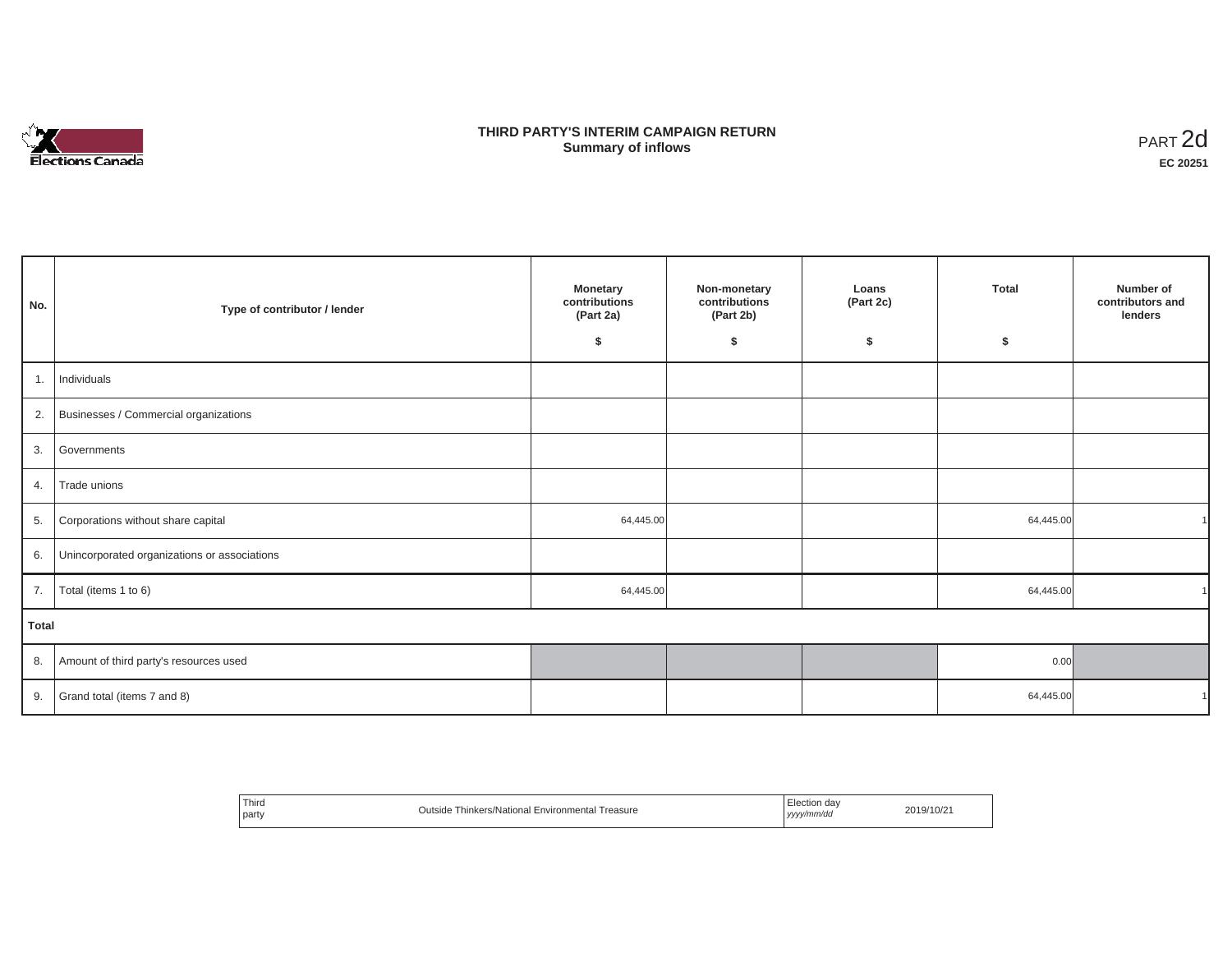

# **THIRD PARTY'S INTERIM CAMPAIGN RETURN Statement of expenses incurred for regulated activities that take place during the pre-election period**  *(Only applicable to a fixed-date general election)*

<code>PART $3$ a</code> **EC 20251**

For a list of expense types, expense categories and expense subcategories, refer to Annex II in the Instructions.

| No.            | Date<br>incurred<br>yyyy/mm/dd | <b>ED Code</b><br>(if applicable) | Supplier             | <b>Expense type</b>         | Expense<br>category     | Expense<br>subcategory        | <b>Starting date</b><br>of activity,<br>advertisement<br>or survey<br>yyyy/mm/dd | <b>Ending date</b><br>of activity,<br>advertisement<br>or survey<br>yyyy/mm/dd | Place of activity or<br>advertisement        | <b>Expense amount</b><br>\$ |
|----------------|--------------------------------|-----------------------------------|----------------------|-----------------------------|-------------------------|-------------------------------|----------------------------------------------------------------------------------|--------------------------------------------------------------------------------|----------------------------------------------|-----------------------------|
|                | 2019/08/06                     |                                   | Empathy              | <b>Election Advertising</b> |                         |                               |                                                                                  |                                                                                |                                              |                             |
| $\overline{2}$ |                                |                                   | Empathy              | <b>Election Advertising</b> | Social media            | social media                  | 2019/09/16                                                                       | 2019/10/17                                                                     | internet                                     | $-11,300.00$                |
| 3              |                                |                                   | Empathy              | <b>Election Advertising</b> | <b>Production Costs</b> | Production cost video         | 2019/08/26                                                                       | 2019/08/31                                                                     | internet                                     | $-11,300.00$                |
| $\overline{4}$ |                                |                                   | Empathy              | <b>Election Advertising</b> | Placement Costs         | <b>Placement Costs</b>        | 2019/09/26                                                                       | 2019/10/17                                                                     | internet                                     | $-7,345.00$                 |
| 5              |                                |                                   | Empathy              | <b>Election Advertising</b> | Placement Costs         | <b>Placement Costs</b>        | 2019/09/30                                                                       | 2019/10/21                                                                     | internet                                     | $-5,311.00$                 |
| 6              |                                |                                   | Empathy              | <b>Election Advertising</b> | Other                   | <b>Advertising Management</b> |                                                                                  |                                                                                | Toronto                                      | $-8,814.00$                 |
| $\overline{7}$ | 2019/08/29                     |                                   | Grey Canada          | <b>Election Advertising</b> | Other                   | Marketing Planning            |                                                                                  |                                                                                | internet                                     | $-410.19$                   |
| 8              | 2019/08/27                     |                                   | Empathy Inc          | <b>Election Advertising</b> | Design and Development  | Design and Development        |                                                                                  |                                                                                | Toronto                                      | $-2,712.00$                 |
| 9              | 2019/08/16                     |                                   | Roual Bank of Canada | Other                       | <b>Bank Fees</b>        | <b>Bank Fees</b>              |                                                                                  |                                                                                |                                              | $-17.00$                    |
|                |                                |                                   |                      |                             |                         |                               |                                                                                  |                                                                                |                                              |                             |
|                |                                |                                   |                      |                             |                         |                               |                                                                                  |                                                                                |                                              |                             |
|                |                                |                                   |                      |                             |                         |                               |                                                                                  |                                                                                |                                              |                             |
|                |                                |                                   |                      |                             |                         |                               |                                                                                  |                                                                                |                                              |                             |
|                |                                |                                   |                      |                             |                         |                               |                                                                                  |                                                                                |                                              |                             |
|                |                                |                                   |                      |                             |                         |                               |                                                                                  |                                                                                |                                              |                             |
|                |                                |                                   |                      |                             |                         |                               |                                                                                  |                                                                                |                                              |                             |
|                |                                |                                   |                      |                             |                         |                               |                                                                                  |                                                                                |                                              |                             |
|                |                                |                                   |                      |                             |                         |                               |                                                                                  |                                                                                | Totals carried forward from previous page \$ | 64,445.00                   |
|                |                                |                                   |                      |                             |                         |                               |                                                                                  |                                                                                | Total \$                                     | 17,235.81                   |

| ' Thirc<br>Thinkers/National Environmental<br>Treasure<br>party | 2019/10/2<br>. | າລ~<br>aut' |
|-----------------------------------------------------------------|----------------|-------------|
|-----------------------------------------------------------------|----------------|-------------|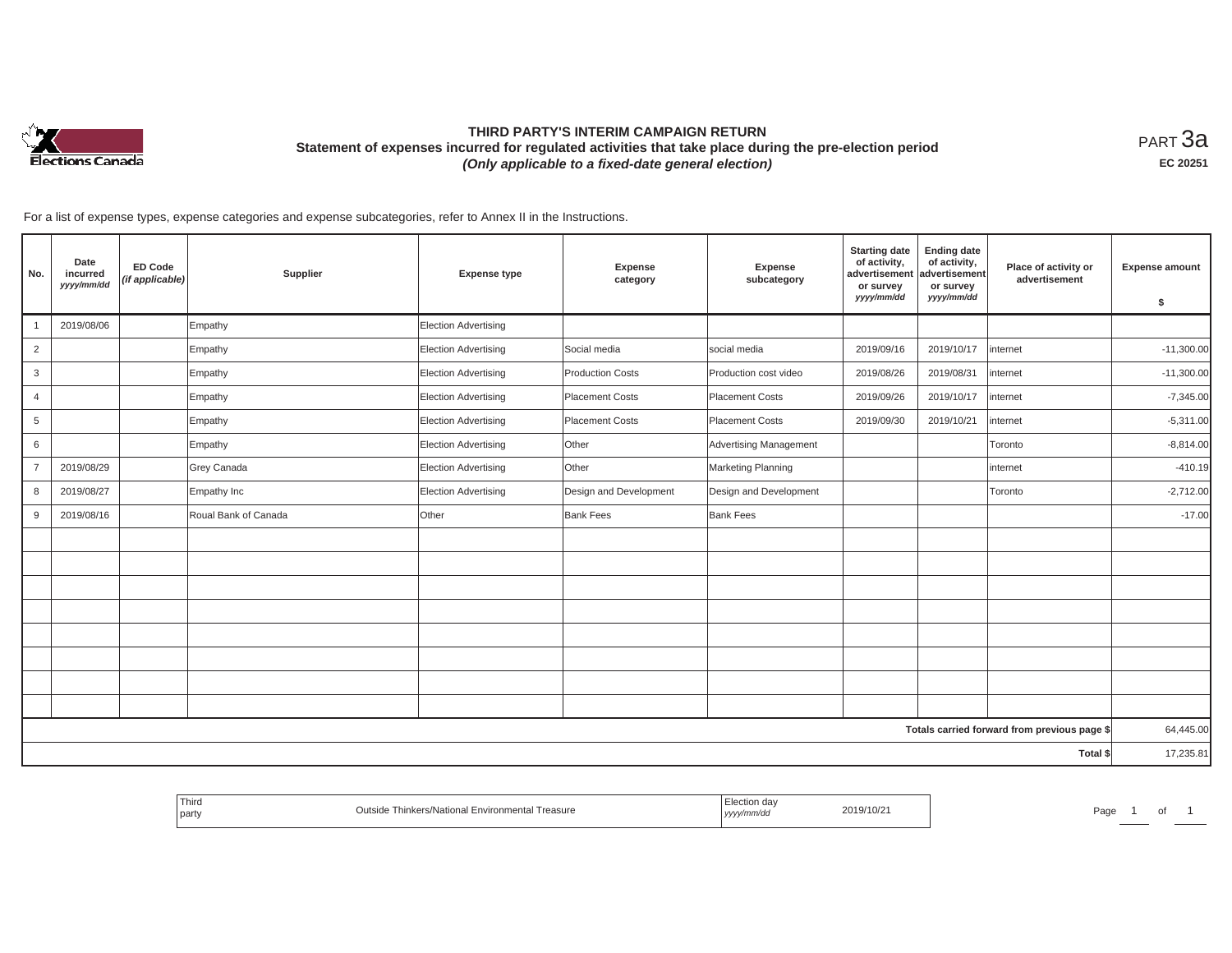

# **THIRD PARTY'S INTERIM CAMPAIGN RETURN Statement of expenses incurred for regulated activities that take place during the election period**<br>PART  $3\text{b}$

**EC 20251**

For a list of expense types, expense categories and expense subcategories, refer to Annex II in the Instructions.

| No.      | Date<br>incurred<br>yyyy/mm/dd | <b>ED Code</b><br>$(if$ applicable) | Supplier             | <b>Expense type</b>  | Expense<br>category | Expense<br>subcategory       | <b>Starting date</b><br>of activity,<br>advertisement<br>or survey<br>yyyy/mm/dd | <b>Ending date</b><br>of activity,<br>advertisement<br>or survey<br>yyyy/mm/dd | Place of activity or<br>advertisement        | <b>Expense amount</b><br>\$ |
|----------|--------------------------------|-------------------------------------|----------------------|----------------------|---------------------|------------------------------|----------------------------------------------------------------------------------|--------------------------------------------------------------------------------|----------------------------------------------|-----------------------------|
|          | 2019/09/30                     |                                     | Pitch Graphic Design | Election Advertising | Other               | Other - Produce Press Releas | 2019/09/25                                                                       | 2019/09/25                                                                     | Internet                                     | $-536.75$                   |
|          |                                |                                     |                      |                      |                     |                              |                                                                                  |                                                                                |                                              |                             |
|          |                                |                                     |                      |                      |                     |                              |                                                                                  |                                                                                |                                              |                             |
|          |                                |                                     |                      |                      |                     |                              |                                                                                  |                                                                                |                                              |                             |
|          |                                |                                     |                      |                      |                     |                              |                                                                                  |                                                                                |                                              |                             |
|          |                                |                                     |                      |                      |                     |                              |                                                                                  |                                                                                |                                              |                             |
|          |                                |                                     |                      |                      |                     |                              |                                                                                  |                                                                                |                                              |                             |
|          |                                |                                     |                      |                      |                     |                              |                                                                                  |                                                                                |                                              |                             |
|          |                                |                                     |                      |                      |                     |                              |                                                                                  |                                                                                |                                              |                             |
|          |                                |                                     |                      |                      |                     |                              |                                                                                  |                                                                                |                                              |                             |
|          |                                |                                     |                      |                      |                     |                              |                                                                                  |                                                                                |                                              |                             |
|          |                                |                                     |                      |                      |                     |                              |                                                                                  |                                                                                |                                              |                             |
|          |                                |                                     |                      |                      |                     |                              |                                                                                  |                                                                                |                                              |                             |
|          |                                |                                     |                      |                      |                     |                              |                                                                                  |                                                                                |                                              |                             |
|          |                                |                                     |                      |                      |                     |                              |                                                                                  |                                                                                |                                              |                             |
|          |                                |                                     |                      |                      |                     |                              |                                                                                  |                                                                                |                                              |                             |
|          |                                |                                     |                      |                      |                     |                              |                                                                                  |                                                                                |                                              |                             |
|          |                                |                                     |                      |                      |                     |                              |                                                                                  |                                                                                | Totals carried forward from previous page \$ | 17,235.81                   |
| Total \$ |                                |                                     |                      |                      |                     |                              | 16,699.06                                                                        |                                                                                |                                              |                             |

| Third<br>party | hinkers/National Environmental<br>Treasure<br>UUISKI | ,,,,, | 2019/10/21 | ∽aut |  |  |
|----------------|------------------------------------------------------|-------|------------|------|--|--|
|----------------|------------------------------------------------------|-------|------------|------|--|--|